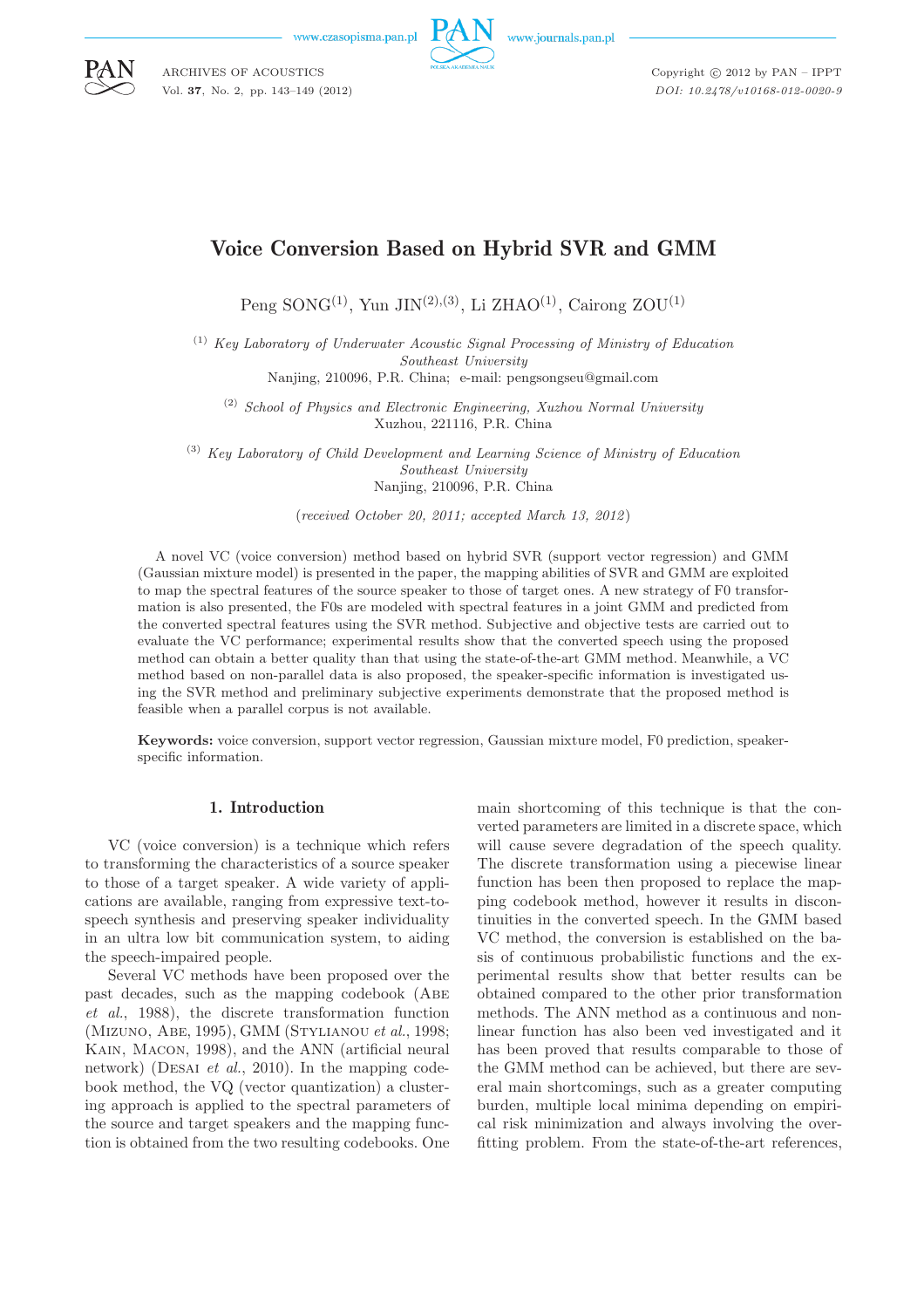| www.czasopisma.pan.pl $PAN$ www.journals.pan.pl        |  |
|--------------------------------------------------------|--|
|                                                        |  |
| Archives of Acoustics Volume 37, Number 2, 2012<br>144 |  |

the GMM is the most popular and well-established VC method. Many improved GMM based methods have been proposed, such as the GMM and DFW (dynamic frequency warping) method (TODA *et al.*, 2001), the GMM and MAP (maximum a posteriori) method (Chen *et al.*, 2003), and the GMM using ML (maximum likelihood) parameter generation method (TODA *et al.*, 2005). These methods can avoid more or less the over-smooth phenomenon or discontinuity problem. In fact, the relationship between the source and target speakers is non-linear. Different from traditional GMM or ANN methods, the SVR approach can perfectly map the non-linear relationship between the source and target speakers, it needs less training data and is less prone to local minima. So a hybrid SVR and GMM VC approach is proposed, in which the SVR mapping is carried out instead of the linear regression in each component of GMM.

The above mentioned methods focus on the conversion of the spectral envelope, but the prosodic features, particularly the F0s, are also very important to the speaker individuality. Most of the current VC systems often employ simple F0 transformations, such as transforming the mean F0s from the source speaker to the target one (Kain, Macon, 1998), and shifting the means and variances of the F0 distribution to map the source and target speakers (INANOGLU, 2003). The strategy adopted in this paper is different from these methods, the F0s and spectral features are modeled in a joint model and the F0s are predicted from the spectral parameters using SVR.

The common VC methods are carried out basing on a parallel corpus, which contains the same utterances of the source and target speakers. It is evident that collecting such a corpus is difficult and even impossible in many cases. Several approaches have been proposed to resolve this issue, similar to the adaptation methods in speech recognition, the adaptation technique is employed to fit spectral features of different speakers based on a previously trained conversion function (Mouchtaris *et al.*, 2004), the conversion function is extended to a ML formulation which requires non-parallel data of the source and target speakers (Ye, Young, 2006), and an iterative method based on the acoustic distance is proposed that proves to be suitable for the text-independent and cross-language VC (Erro, Moreno, 2007). In the paper, the SVR method is exploited to capture the specific information of the target speaker, which can efficiently decrease the need for parallel data.

The remainder of the paper is organized as follows. Section 2 describes the conversion methods of spectral parameters in details and also gives a new F0 transformation approach. Section 3 introduces the VC based on a non-parallel corpus. The experimental results are given and discussed in Sec. 4. The conclusions are finally drawn in Sec. 5.

## 2. Hybrid SVR and GMM based on VC

The flowcharts of VC using the proposed method are shown in Fig. 1 and Fig. 2, respectively, the STRAIGHT (Speech Transformation and Representation based on Adaptive Interpolation of weiGHTed spectrogram) analysis and synthesis method (Kawahara *et al.*, 1999) is adopted to extract the spectral features and F0s, and DTW (dynamic time warping) technique is used to align the spectral features.



Fig. 2. Conversion structure.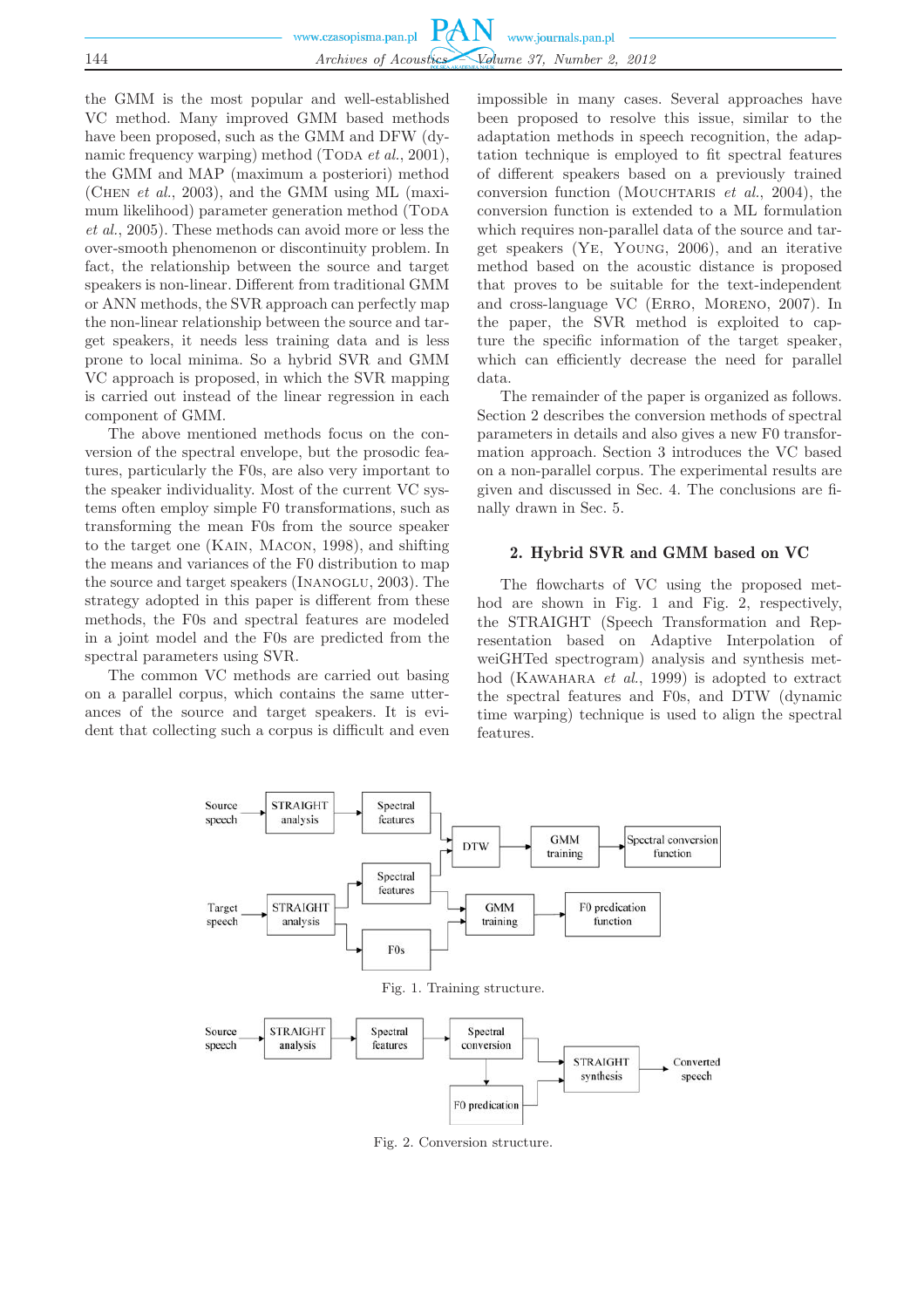#### *2.1. Baseline GMM based on spectral conversion*

There are two mainstream VC approaches based on GMM, the LSE (least squared estimation) method (Stylianou *et al.*, 1998) and JDE (joint density estimation) method (Kain, Macon, 1998) respectively. They show equivalent performance and the latter one is chosen as the baseline of the presented method.

Let  $\mathbf{x} = {\mathbf{x}_1, ..., \mathbf{x}_N}$  and  $\mathbf{y} = {\mathbf{y}_1, ..., \mathbf{y}_N}$  be the sequences of the spectral parameters of source and target speakers, respectively, where  $\mathbf{x}_i = \{x_{i1}, ..., x_{iJ}\}\$ and  $y_i = \{y_{i1}, ..., y_{iJ}\}\$ . **x** is aligned to the counterpart **y** to get a parallel sequence pair  $\mathbf{z} = (\mathbf{x}^T, \mathbf{y}^T)^T$ (where the superscript T denotes transposition), which is used to train the joint GMM parameters  $(\alpha, \mu, \Sigma)$ . The GMM can be written as a sum of M Gaussian components, which takes the form

$$
p(\mathbf{z}) = \sum_{i=1}^{M} \alpha_i N(\mathbf{z}, \mathbf{\mu}_i, \mathbf{\Sigma}_i),
$$
 (1)

where  $\alpha_i$  denotes the prior probability of the *i*-th component and satisfies  $\sum_{n=1}^{M}$  $i=1$  $\alpha_i = 1$ ,  $\mu_i$  and  $\Sigma_i$  are the mean and covariance matrices of the i-th component. Minimizing the mean squared errors between the converted and target speech, the conversion function can be written as

$$
F(\mathbf{x}) = E(\mathbf{y}|\mathbf{x}) = \sum_{i=1}^{M} p_i(\mathbf{x}) \left[ \mu_i^y + \frac{\Sigma_i^{yx}}{\Sigma_i^{xx}} (\mathbf{x} - \mu_i^x) \right], (2)
$$

$$
p_i(\mathbf{x}) = \frac{\alpha_i N(\mathbf{x}, \boldsymbol{\mu}_i^x, \boldsymbol{\Sigma}_i^{xx})}{\sum\limits_{k=1}^M \alpha_k N(\mathbf{x}, \boldsymbol{\mu}_k^x, \boldsymbol{\Sigma}_k^{xx})},
$$
(3)

where

$$
\mu_i = \begin{bmatrix} \mu_i^x \\ \mu_i^y \end{bmatrix}, \qquad \Sigma_i = \begin{bmatrix} \Sigma_i^{xx} & \Sigma_i^{xy} \\ \Sigma_i^{yx} & \Sigma_i^{yy} \end{bmatrix},
$$

and  $p_i(\mathbf{x})$  is the probability of **x** belonging to the *i*-th component.

## *2.2. Proposed hybrid SVR and GMM methods*

A novel hybrid SVR and GMM VC approach is proposed in this paper, the SVR is adopted in each GMM component, which is radically different with traditional GMM or ANN methods. It performs a perfect non-linear mapping between the source and target speakers and can efficiently avoid the over-fitting problem, and finds always the global minima. Different from the traditional one-dimension output SVR, a multi-dimensional SVR based VC is proposed; the conversion function as a regression in the m-th component is given by

$$
f_m(\mathbf{x}) = \langle \mathbf{W}, \varphi(\mathbf{x}) \rangle + \mathbf{b}, \tag{4}
$$

where  $\varphi(\mathbf{x})$  is a non-linear mapping function from a low dimensional space to a higher one,  $\mathbf{W} = \{w_1, ..., w_J\}^T$ and  $\mathbf{b} = \{b_1, ..., b_J\}^T$  define two J-dimensional regressors in the higher dimensional space, respectively. The regression function can be resolved by the optimization problem:

$$
\min \frac{1}{2} \sum_{j=1}^{J} ||w_j||^2 + C \sum_{i=1}^{N} L(\xi_i),
$$
  
s.t.  $||\mathbf{y}_i - \langle \mathbf{W}, \varphi(\mathbf{x}_i) \rangle - \mathbf{b}|| \le \varepsilon + \xi_i,$   
 $\xi_i \ge 0, \qquad i = 1, ..., N.$  (5)

Here C is a penalty factor,  $\varepsilon$  and  $\xi_i$  are variables to cope with the cost errors on the training points, and  $L(\xi_i)$  denotes the cost function. Instead of the hypercubic intensive zone used in the  $\varepsilon$ -based SVR, a hyperspherical insensitive zone is adopted to cope with the multi-dimensional output, and an IRWLS (iterative reweighted least squares) method (PEREZ–CRUZ *et al.*, 2000; 2002) is employed to resolve the Lagrangian as follows

$$
L(\mathbf{W}, \mathbf{b}) = \frac{1}{2} \sum_{j=1}^{J} ||w_j||^2 + C \sum_{i=1}^{N} L(\xi_i)
$$

$$
- \sum_{i=1}^{N} \alpha_i [(\varepsilon + \xi_i)^2 - ||\mathbf{y}_i - \langle \mathbf{W}, \varphi(\mathbf{x}_i) \rangle - \mathbf{b}||^2] - \sum_{i=1}^{N} \mu_i \xi_i, (6)
$$

where  $\alpha_i$  and  $\mu_i$  are Lagrange multipliers. Introducing the kernel function and iteration procedures, the unknown  $w_j$  and  $b_j$  parameters will be computed in each dimension. So the GMM based VC function can be modified as

$$
F(\mathbf{x}) = \sum_{i=1}^{M} p_i(\mathbf{x}) f_i(\mathbf{x}).
$$
 (7)

As is well known, the selection of kernel is the key to the SVR performance; The RBF (radial basis function) and the polynomial function are two typical kernel methods. As shown in the literature (SMITS, JOR-DAN, 2002), the RBF  $K<sub>rbf</sub>$  has a better interpolation performance, while the polynomial function  $K_p$  shows a better extrapolation ability, a mixed kernel is introduced to improve the conversion performance.

$$
K_{\text{mix}} = \lambda K_{\text{rbf}} + (1 - \lambda)K_p, \qquad 0 \le \lambda \le 1. \tag{8}
$$

The weight  $\lambda$  varies between 0 and 1 at a 0.05 step size, and was finally optimized as 0.85 in the paper.

### *2.3. F0 transformation*

A typical F0 transformation method is based on GMM (Inanoglu, 2003), which takes a form similar to formula (2). Many studies have indicated the relationships existing between spectral parameters and F0s. The joint GMM is used to model F0s and spectral features (En-Najjary *et al.*, 2003). The F0 prediction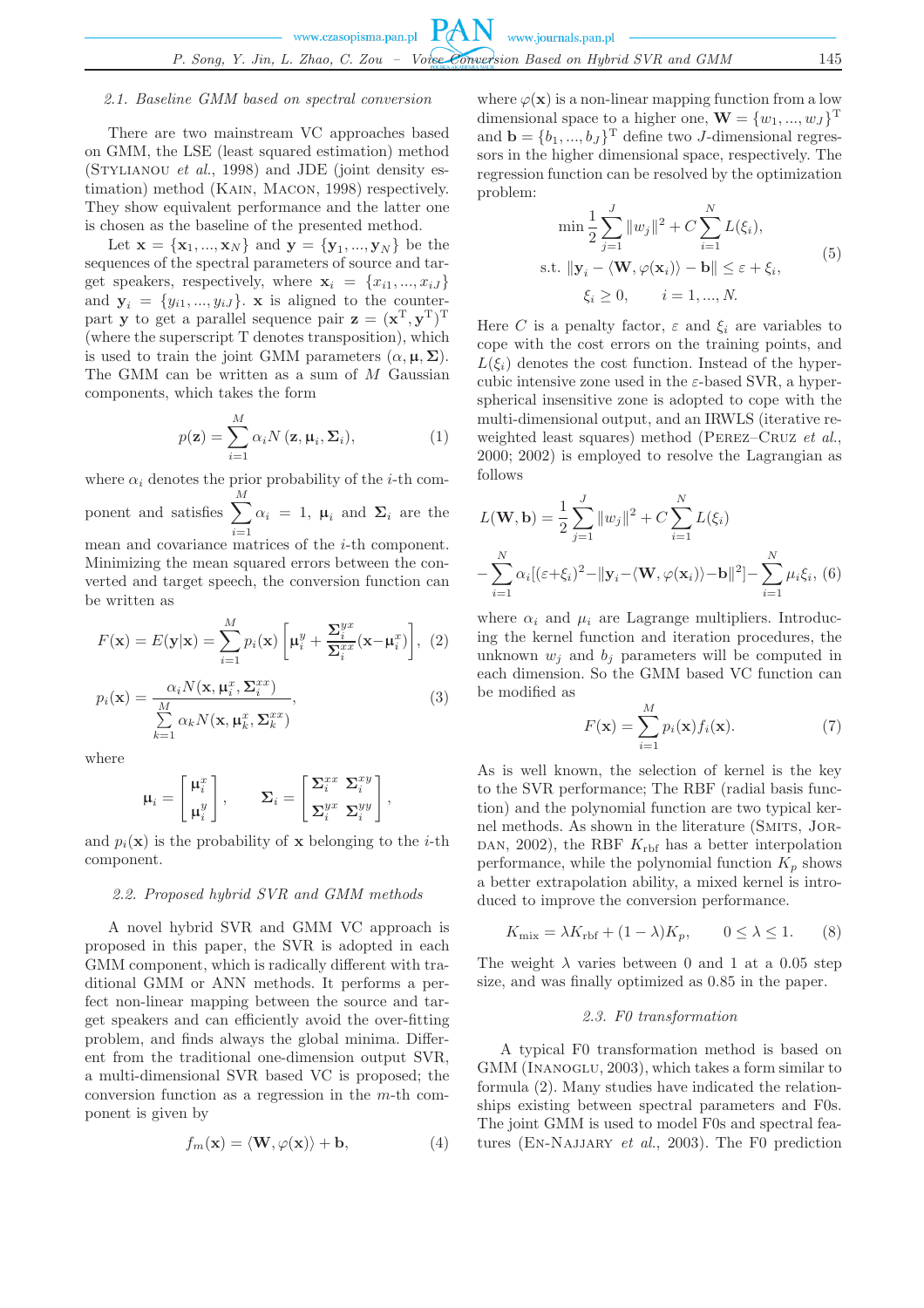|     | www.czasopisma.pan.pl $PAN$ www.journals.pan.pl — |
|-----|---------------------------------------------------|
|     |                                                   |
|     |                                                   |
| 146 | Archives of Acoustics Volume 37, Number 2, 2012   |

from the MFCC (Mel-frequency cepstral coefficient) vectors using GMM and HMM (hidden Markov model) methods (Shao, Milner, 2004) indicates that they can achieve satisfactory results as predicted, but there still exist some shortcomings, such as the non-linearity of the relationships between the spectral parameters and F0s, and need of a large corpus in the training phase. So the SVR method, which makes non-linear mapping with less training data, is adopted and the F0s are predicted from the spectral parameters. Differently from the traditional F0 transformation methods, only the target features are necessary for the training process. The F0 modification is carried out as the following steps:

**Step 1.** In the training phase, the sequences of spectral parameters  $y = {y_1, ..., y_N}$  and F0s  $f = (f_1, ... f_N)$  of the target speech are calculated using the STRAIGHT method (Kawahara *et al.*, 1999), respectively.

**Step 2.** Then the EM (expectation maximization) algorithm is employed to model **y** and **f** in a joint GMM. In each component of GMM, the conversion function is trained between **y** and **f** using the  $\varepsilon$ -based SVR with the mixed kernel.

**Step 3**. In the conversion phase, the F0s are estimated from the converted spectral parameters using the trained SVR conversion functions.

# 3. VC based on the non-parallel corpus

The previously discussed VC methods are based mainly on parallel training data, which requires the same utterances of the source and target speakers. Recent approaches using a non-parallel corpus have been investigated (Mouchtaris *et al.*, 2004; Ye, Young, 2006); they can get satisfactory results, but still need some prior information from the mapping function between the source and target speakers, which is not always feasible in real applications. In this paper, a SVR method is adopted to capture speaker-specific information, which doesn't need any prior information from the source speaker and makes it possible to do VC from an arbitrary source speaker to the target one.

The idea is stimulated by the speaker-specific mapping for speaker recognition (Misra *et al.*, 2003). Let *L* denote the linguistic information, and *LS* correspond to the linguistic and speaker information; a mapping function  $\Omega(L)$  is calculated to get the relationships between *L* and *LS* and computed using the LSE method on the training data so as to minimize the squared errors,

$$
\varepsilon_{SE} = \sum_{i=1}^{N} \|LS_i - \Omega(L_i)\|^2.
$$
 (9)

Assuming m and n are the orders of *L* and *LS*, respectively, which are difficult to determine. According to the literature (Misra *et al.*, 2003), a low or-

der of the LP (linear predictive) analysis (m: 4∼8) can grossly capture the linguistic information of the speaker, while a higher LP order  $(n: >12)$  can capture both the linguistic and speaker-specific information. Figure 3 shows a flowchart of the training process of SVR based on VC using speaker-specific information; a VTLN (vocal tract length normalization) technique as the pre-processing module is adopted to extract the linguistic information.



Fig. 3. Training structure of VC using speakerspecific information.

#### 4. Experiments and discussions

The work was based on the ARCTIC database (Kominek, Black, 2004). Two U.S. females and two U.S. males were chosen to evaluate the performance of the proposed VC method. The tests were performed for four speaker pairs: male-to-male (M-M), male-tofemale (M-F), female-to-female (F-F), and female-tomale (F-M). 200 phonetically balanced utterances with the same linguistic contents of each speaker were selected, 100 sentences were chosen as the training data, while another 100 sentences were used for testing. The 16-order LSFs (line spectral frequencies) were extracted as spectral parameters, and F0s were derived in a log-scaled domain. Three types of VC methods using parallel corpus were compared: the JDE GMM method (Kain, Macon, 1998), the proposed hybrid SVR and GMM methods, and the proposed VC with the F0 prediction accordingly. The GMM based F0 conversions were performed for the first two methods, and finally they all were evaluated by objective and subjective tests. The VC using non-parallel data was also assessed by subjective tests, the orders of *L* and *LS* were optimized as 4 and 16 respectively, and the number of the GMM components M was set as 64.

#### *4.1. Objective evaluation*

The normalized mean squared error was employed to evaluate the distance between the converted and target speech, which takes the form

$$
\varepsilon_{NE} = \frac{\frac{1}{T} \sum_{i=1}^{N} ||\mathbf{y}_i - F(\mathbf{x}_i)||^2}{\frac{1}{T} \sum_{i=1}^{N} ||\mathbf{y}_i - \boldsymbol{\mu}^y||^2}.
$$
 (10)

The figures below summarize the results of the converted speech using the above mentioned three meth-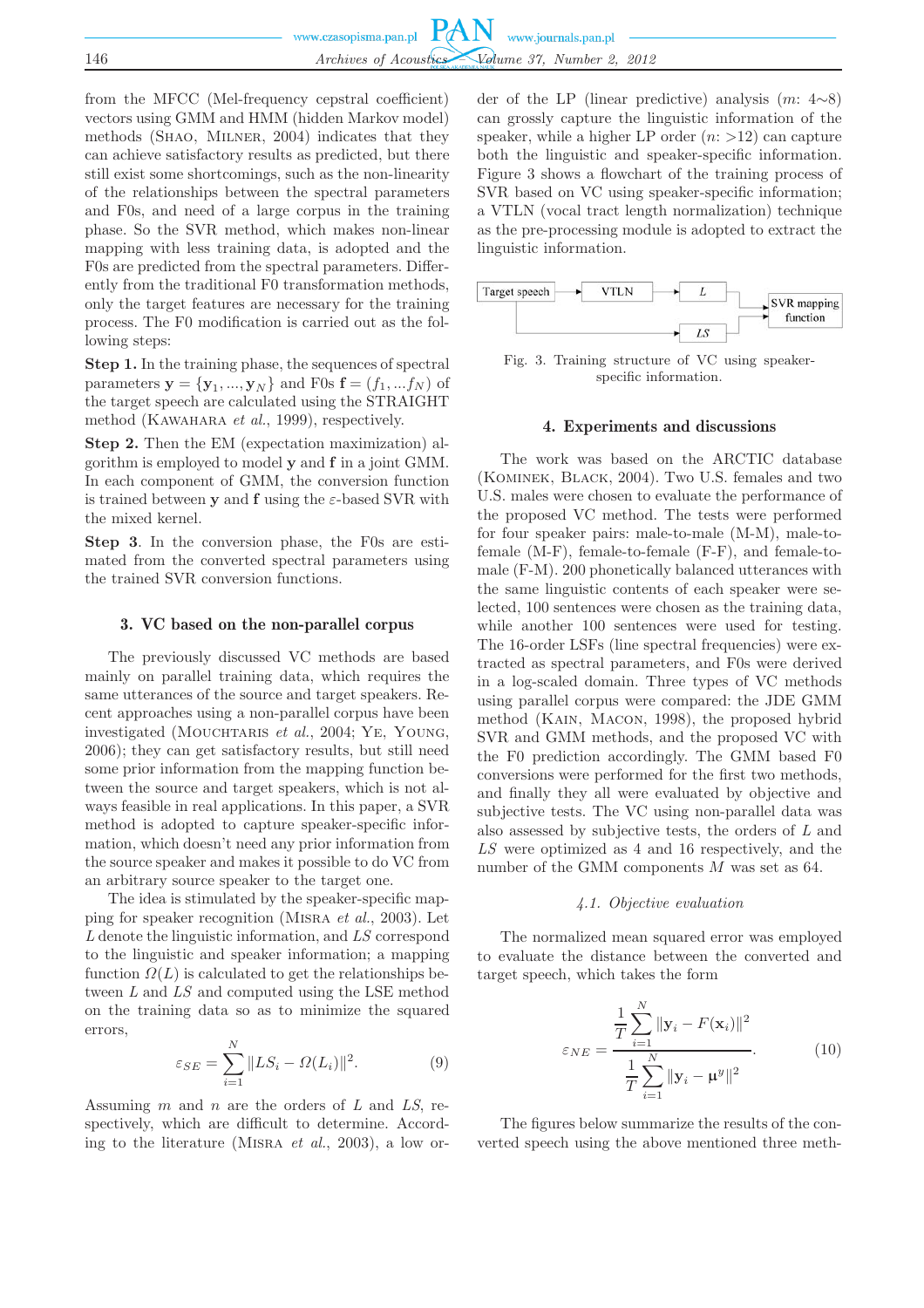ods based on parallel data. It is obvious that the normalized errors of the proposed method are significantly lower than those of the GMM baseline method. Compared to the GMM based F0 transformation method, the proposed F0 prediction method can efficiently decrease the normalized error. When the numbers of GMM components increase above 64, the trends of normalized errors become nearly constant, which means that the number of training data is enough to train the model.







Fig. 5. Normalized error (M-F).



Fig. 6. Normalized error (F-F).



#### *4.2. Subjective evaluation*

Subjective tests were carried out to evaluate the identity and quality of the converted speech. 12 experienced listeners participated in all the tests. An ABX test was carried out to evaluate the similarity between the converted and target speech, in which three utterances were shown to the listeners, who were asked to judge whether A (source speech) or B (target speech) was closer to X (converted speech). Experimental results are shown in the Table 1. It can be found that the proposed hybrid SVR and GMM method achieves the best performance with an 81.09% average correct response. Adopting the F0 prediction instead of the GMM based F0 conversion can enhance the VC performance with an about 0.18% improvement of average correct response.

Table 1. Results of the ABX test.

| Methods                                        | Correct response $(\%)$ |       |       |       |         |
|------------------------------------------------|-------------------------|-------|-------|-------|---------|
|                                                | $M-M$                   | $M-F$ | $F-F$ | $F-M$ | Average |
| <b>GMM</b>                                     | 80.23                   | 81.27 | 80.68 | 79.04 | 80.31   |
| $GMM+SVR$                                      | 80.72                   | 81.69 | 81.23 | 80.01 | 80.91   |
| $GMM+SVR$<br>with F <sub>0</sub><br>prediction | 81.06                   | 81.87 | 81.28 | 80.13 | 81.09   |

A MOS (mean opinion score) experiment was also conducted to evaluate the overall performance of the converted speech. Each pair of the utterances including the converted speech using different VC methods and the target speech were shown to the listeners, who were asked to rate the similarity using a 10-point score from 0 for "totally different" to 9 for "identical". The pairs of speech were grouped with source speech, target speech, the converted speech using GMM, the converted speech using hybrid SVR and GMM, and the converted speech using hybrid SVR and GMM with F0 prediction. Different utterances were chosen to make these pairs, so the listeners could judge the speaker individuality instead of the sentence level similarity.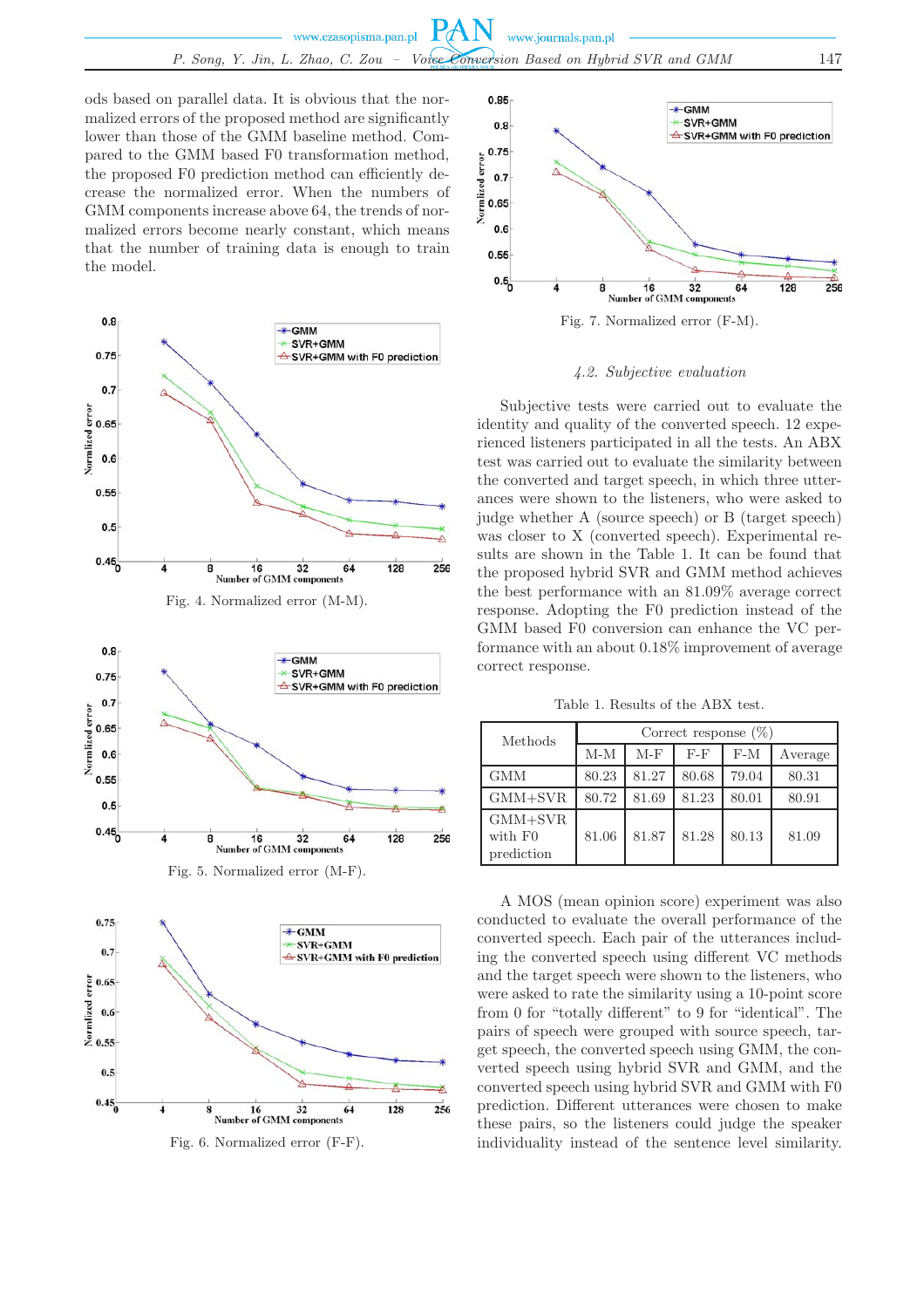Table 2 compares various VC methods with a criterion of MOS and its standard deviation (SD), and the confidence interval of MOS is 95%. The results clearly reveal the efficiency of the proposed method, the score of the hybrid SVR and GMM method greatly outperforms that of the traditional GMM method, while the F0 prediction method can enhance the quality of the converted speech.

Table 2. Results of the MOS test.

|           |      | GMM   GMM+SVR | $GMM+SVR$ with<br>F0 prediction |
|-----------|------|---------------|---------------------------------|
| MOS.      | 5.68 | 6.03          | 6.12                            |
| <b>SD</b> | 0.65 | 0.59          | 0.62                            |

Complementary experiments were also performed to evaluate the performance of VC using speakerspecific information. Two mentioned subjective tests including ABX and MOS were adopted and the training utterances were all from the target speaker. Table 3 depicts the average results of the ABX and MOS tests, respectively. As seen from the table, with the increasing number of the training data, the probability of correct responses and the opinion scores show an upward trend. Although the quality and identity of the converted speech are not too satisfactory, the results indicate that VC using the target speaker-specific information is feasible and can be used in the manyto-one or even in the cross-language VC.

Table 3. Subjective tests of VC using speakerspecific information.

| Number of training | ABX test                | MOS test   |           |
|--------------------|-------------------------|------------|-----------|
| sentences          | Correct response $[\%]$ | <b>MOS</b> | <b>SD</b> |
|                    | 50.23                   | 1.53       | 0.89      |
| 5                  | 52.98                   | 2.03       | 0.87      |
| 10                 | 55.16                   | 2.98       | 0.79      |
| 20                 | 56.92                   | 3.62       | 0.81      |
| 50                 | 58.28                   | 4.18       | 0.78      |
| 100                | 59.13                   | 4.36       | 0.75      |

## 5. Conclusions

A novel VC method based on hybrid SVR and GMM is proposed in the paper, which shows better performance than the GMM baseline method. A new F0 conversion approach is also presented to enhance the VC performance, finally the VC based on nonparallel data which needs only the specific information of the target speaker has been also investigated. The objective and subjective experimental results confirm the efficiency of the proposed methods, but an ideal VC should also take account of other aspects, such as durations, speaking rates, and speaking styles. Further research will focus on the conversion of these features.

#### Acknowledgment

The authors acknowledge the support of this work by the Natural Science Foundation of China (Grant Nos. 60872073, 51075068 and 60975017), the Open Research Foundation of Key Laboratory of Underwater Acoustic Signal Processing of Ministry of Education of Southeast University (Grant No. UASP1003), and the Autonomous Fund of Science and Technology on Acoustic Antagonizing Laboratory in 2009 (Grant No. 09ZD.2).

#### References

- 1. Abe M., Nakamura S., Shikano K., Kuwabara H. (1998), *Voice conversion through vector quantization*, Proceedings of the 1998 International Conference on Acoustics, Speech, and Signal Processing, pp. 655–658, New York.
- 2. Chen Y., Chu M., Chang E., Liu J., Liu R. (2003), *Voice conversion with smoothed GMM and MAP adaptation*, Proceedings of Eurospeech 2003, pp. 2413–2416, Geneva.
- 3. Desai S., Black A.W., Yegnanarayana B., Prahallad K. (2010), *Spectral mapping using artificial neural networks for voice conversion*, IEEE Transactions on Audio, Speech, and Language Processing, **18**, 5, 954–964.
- 4. En–Najjary T., Rosec O., Chonavel T. (2003), *A new method for pitch prediction from spectral envelope and its application in voice conversion*, Proceedings of Eurospeech 2003, pp. 1753–1756, Geneva.
- 5. Erro D., Moreno A. (2007), *Frame Alignment Method for Cross-lingual Voice Conversion*, Proceedings of Interspeech 2007, pp. 1969–1972, Antwerp.
- 6. Inanoglu Z. (2003), *Transforming pitch in a voice conversion framework*, Master Thesis, St. Edmund's College, University of Cambridge.
- 7. Kain A., Macon M.W. (1998), *Spectral voice conversion for text-to-speech synthesis*, Proceedings of the 1998 IEEE International Conference on Acoustics, Speech, and Signal Processing, pp. 285–288, Seattle.
- 8. Kominek J., Black A.W. (2004), *The CMU Arctic speech databases*, Proceedings of the 5th ISCA Speech Synthesis Workshop, pp. 223–224, Pittsburgh.
- 9. Kawahara H., Masuda–Katsuse T., Cheveigne A. (1999), *Restructuring speech representation using pitch adaptive time-frequency smoothing and an instantaneous-frequency-based F0 extraction: possible role of*